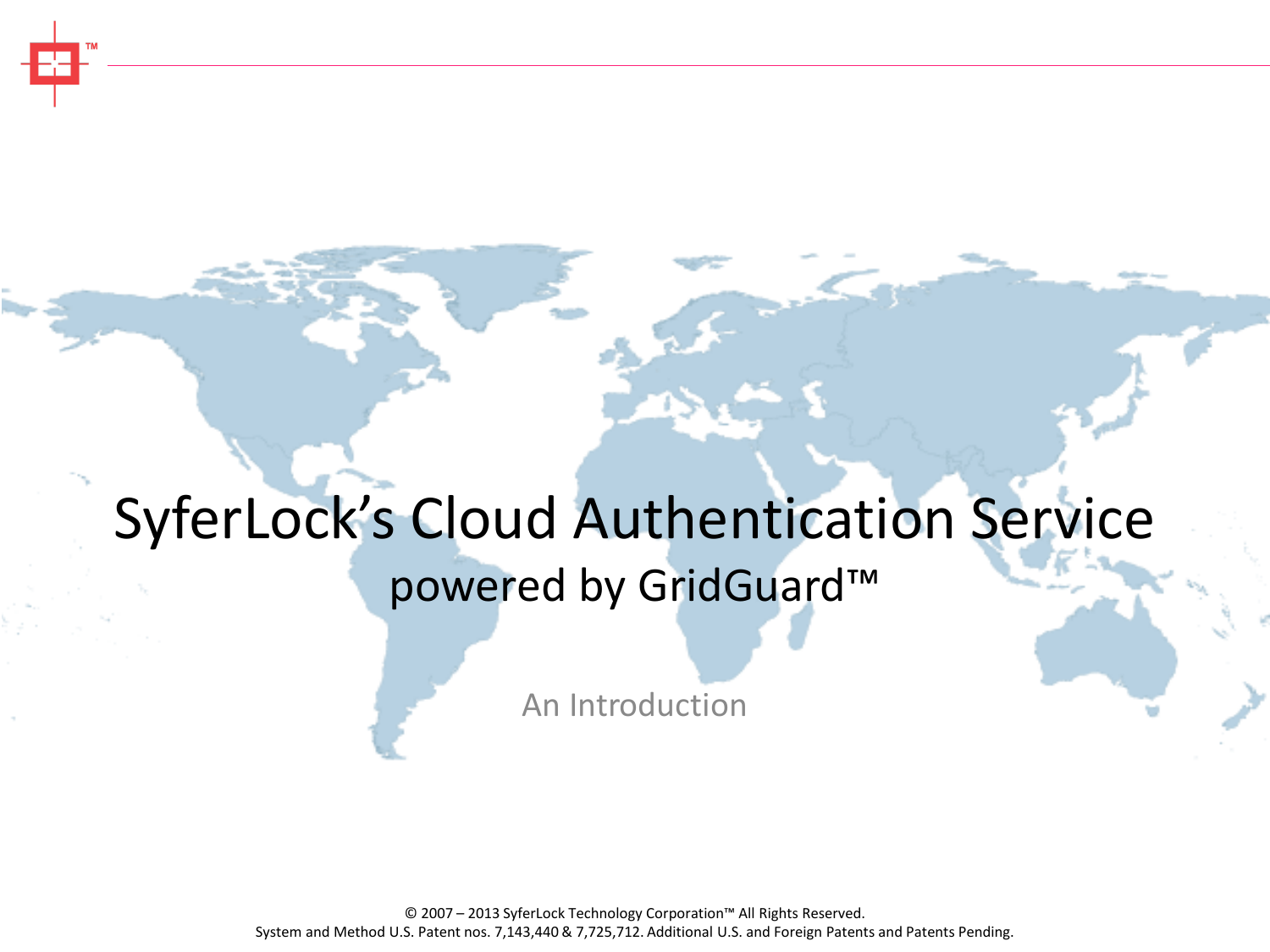

- Need Strong Authentication
	- Protect access to applications / appliances
	- Username + Password alone considered vulnerable
- Need Universal Access
	- Ability to authenticate from a variety of client devices
		- Laptops, desktops, mobile devices incl. phones & tablets
	- Ability to authenticate from anywhere
		- Work, Home, On the road
	- Ability to leverage the same authentication solution across platforms
		- Remote VPN, SAAS / Web Portals, etc.
- Keep TCO Low
	- Keep capital investment, support & upgrade costs low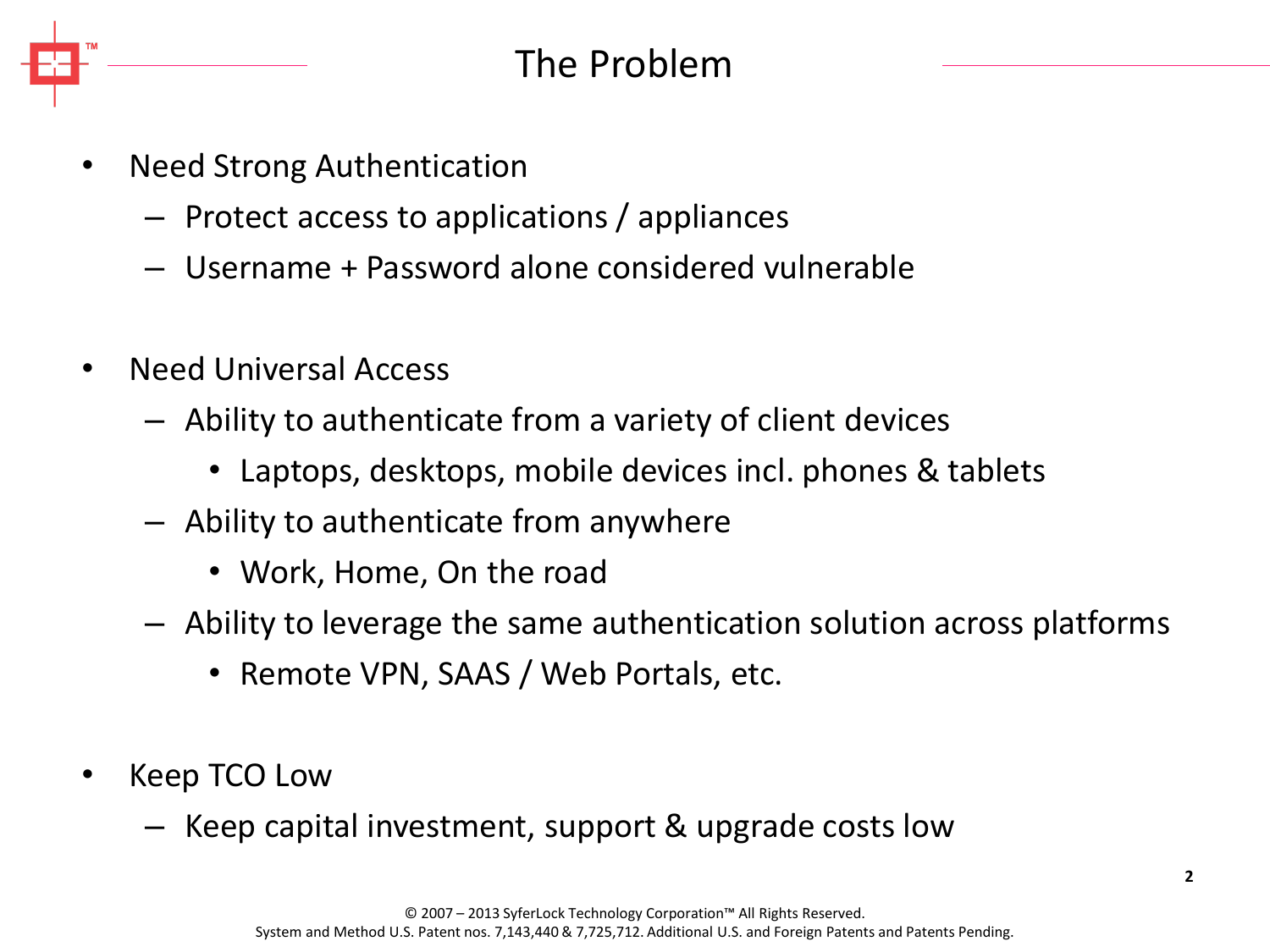# • **SyferLock's Cloud Authentication Service**

- Patented Grid based authentication technology
	- Secure method of authentication
	- Software based; device-less one-time PIN (OTP) authentication
- Hosted in the SyferLock Cloud
	- No server deployment required on-site
	- No access to customer user registry (LDAP/AD) required
	- Subscription based licensing (pay-as-you-use)
	- Lower initial costs
	- Painless upgrades
- Accessible from any device with a web browser
- Integrates with a range of applications / appliances
- User friendly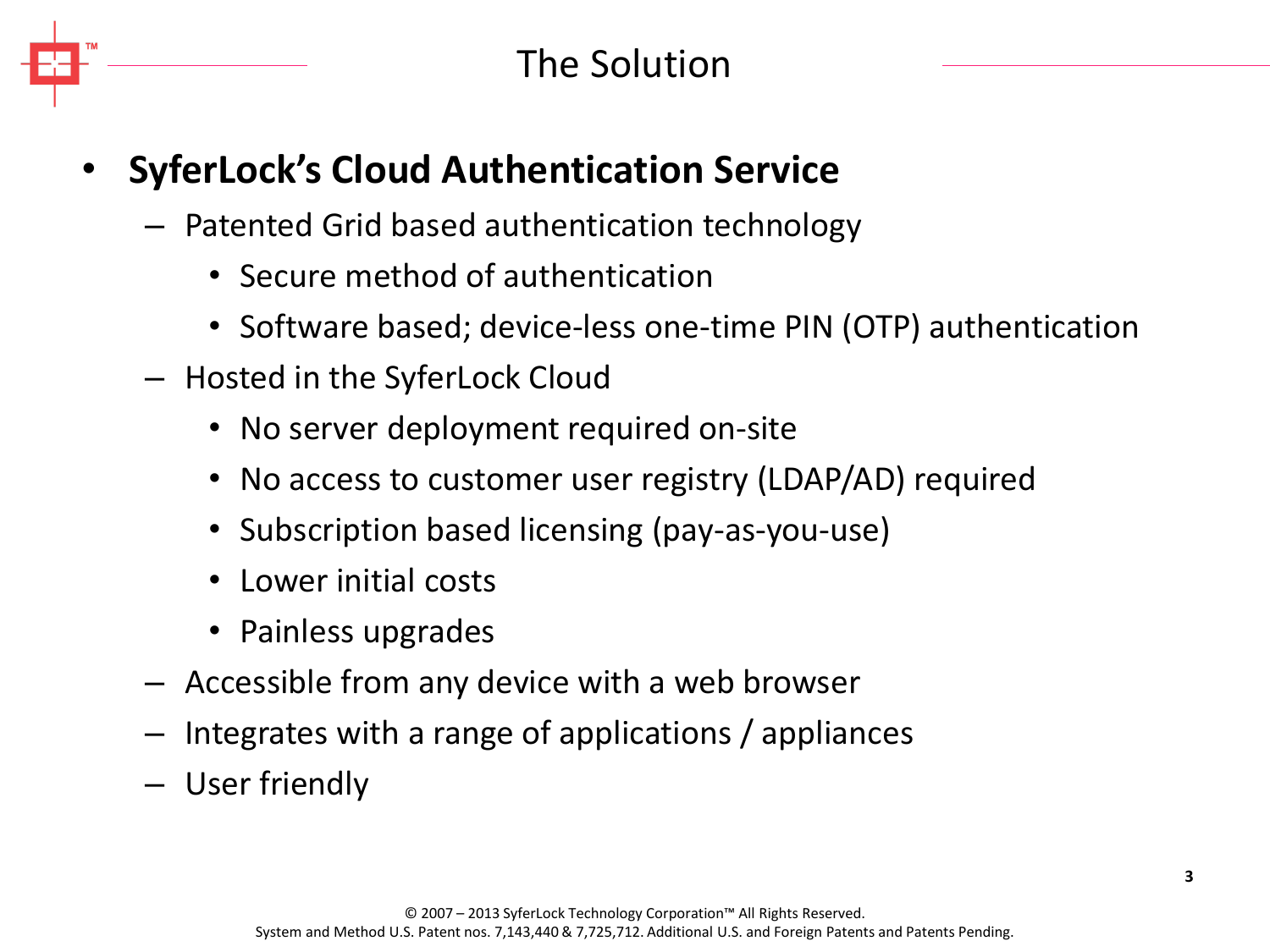SyferLock Methodology Explained

- Static PIN is "formularized" to generate a secure one-time PIN (aka GridPIN™)
- A grid of cells is displayed, each cell containing
	- A static number or symbol in the center, and
	- Random numbers in each cell corner, which change with each authentication
- User inputs numbers corresponding to their pre-selected corner position in place of associated static PIN characters
- A GridPIN™ can map to multiple PIN & corner combinations
- An example
	- If the static PIN is '2490', and
	- the pre-selected corner is 'top left'
	- $\triangleright$  GridPIN<sup>™</sup> is '1258', for this attempt

| 6                     | 2  | з        |          | 8  | з        | $\Omega$ | 0              |    |
|-----------------------|----|----------|----------|----|----------|----------|----------------|----|
|                       | т. | 0        | 8        | 2. | 8        |          | 3 B.           |    |
| з                     | 4  | 6        | O        | o  | 7        | 9        | $\overline{2}$ | 9  |
|                       |    |          | 3        | 4  | $\Omega$ | 9        | 5              | 9  |
|                       | 4  | 6        | 5        | 5  | 3        | 1        | 6              | 9  |
| 2                     | 7  | 8        | 8        | 3  | 2        | 4        | 1              | 8  |
| з                     | 9  | 8        | 7        | 6  | 5        |          |                | 2  |
|                       | 7  | 4        | 4        | 8  | 2        | ٩        | g              | 8  |
| з                     | 9  | 4        | 5        | 8  | 1        | 8        | 3              | з  |
| $\boldsymbol{\Delta}$ | 8  | 6        | 8        | з  |          | 8        | 3              | 8  |
| 6                     | ∗  | 5        | $\Omega$ |    | 7        | з        |                | -3 |
| 7                     | 5  | $\Omega$ | 6        | 8  | 5        | 1        | 6              | з  |
|                       |    |          |          |    |          | 0.       |                | #  |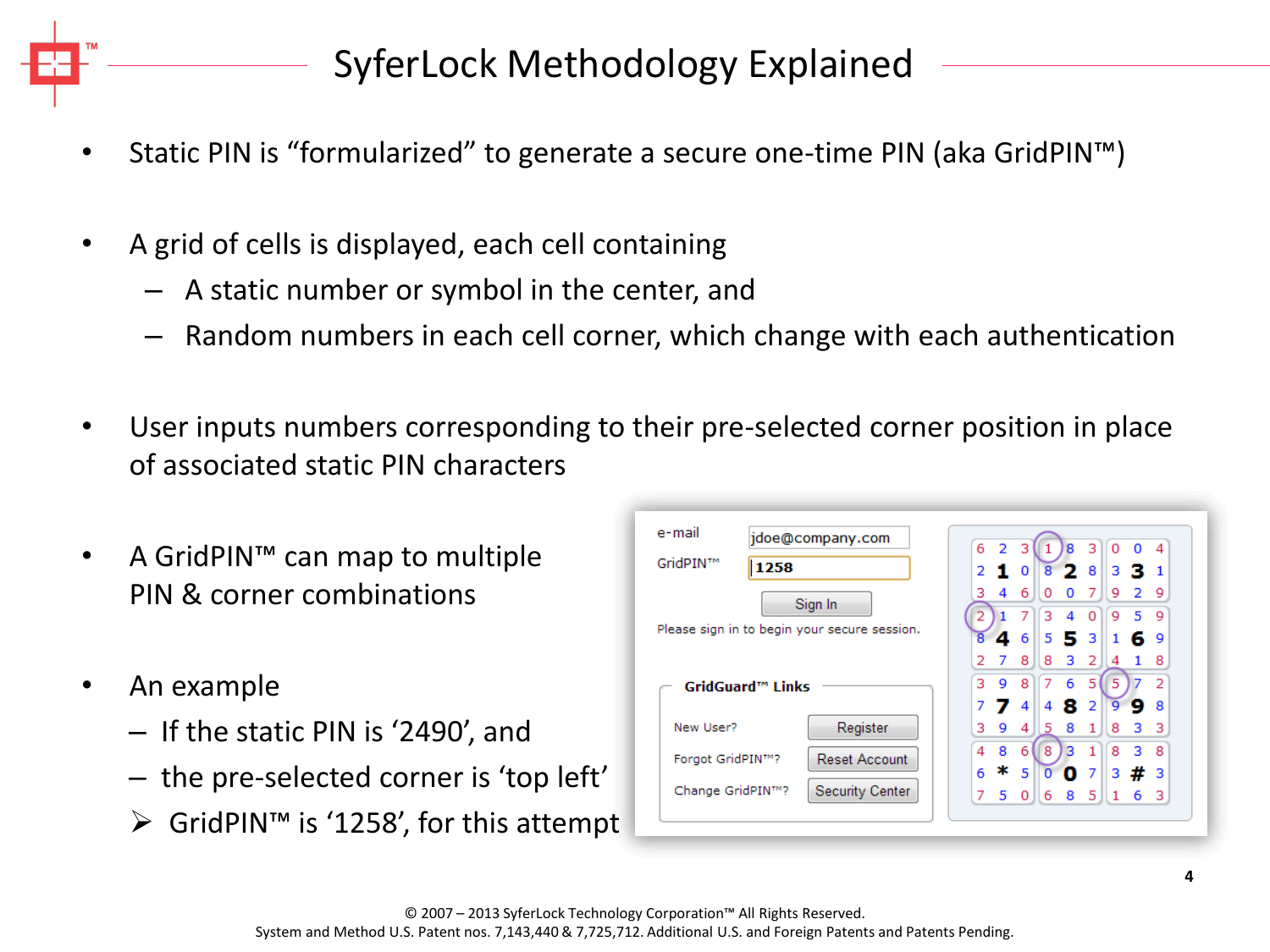# Authentication Explained



- 1. User accesses authentication page on protected appliance or portal
- 2. Authentication page requests a grid from the CAS server An instance of a grid is returned and embedded in the page
- 3. Security appliance validates the password against the enterprise user registry
- 4. Appliance validates the GridPIN™ against CAS (via LDAPS or REST API Interface)
- 5. If both enterprise user registry and CAS respond back in the affirmative, user is authenticated and granted access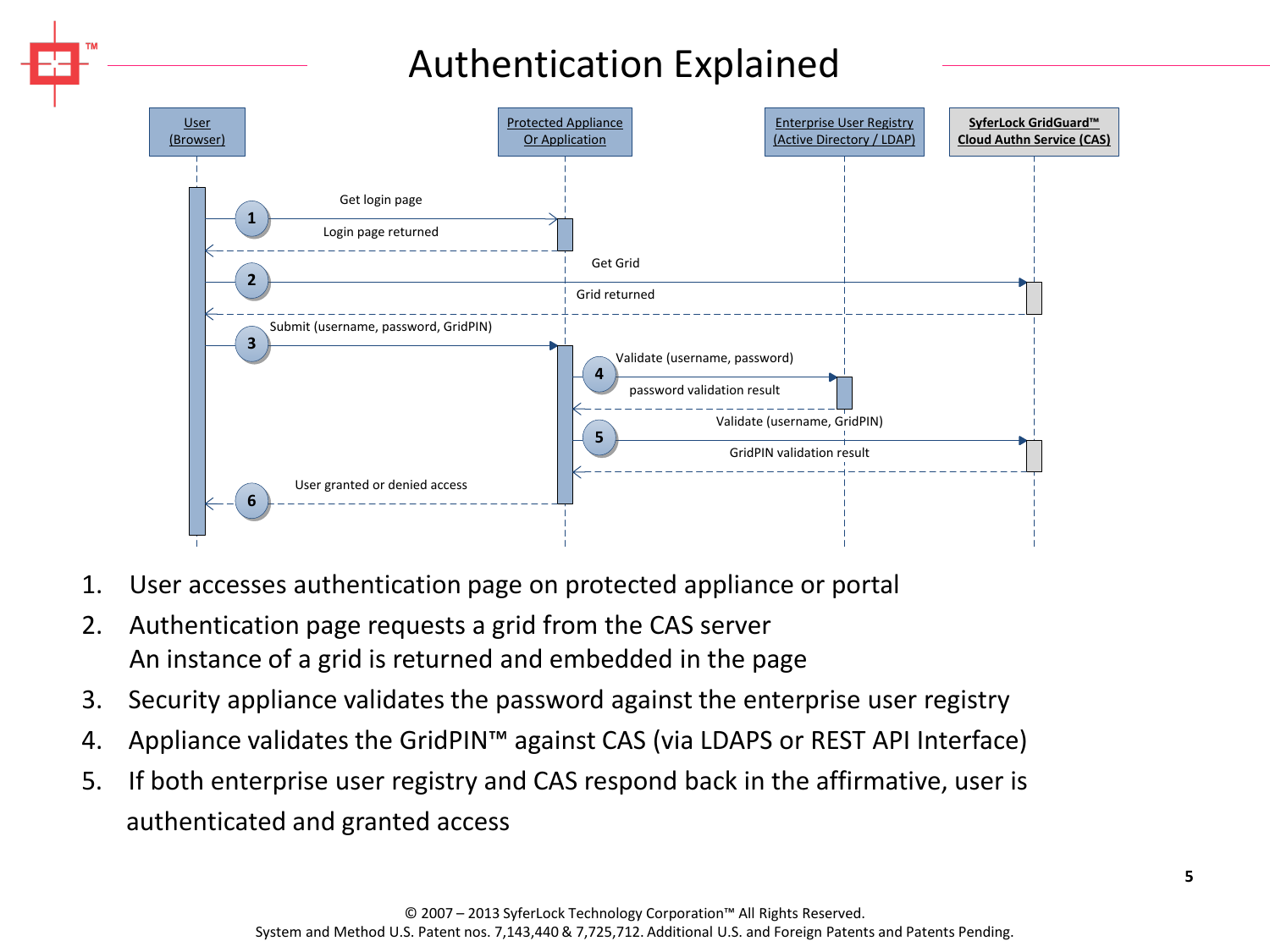

- Secured Appliance / Web portal can validate GridPIN™ in 2 ways:
	- LDAP
		- Protocol supported over SSL (LDAPS)
	- REST API
		- SSL encrypted HTTP POST requests (HTTPS)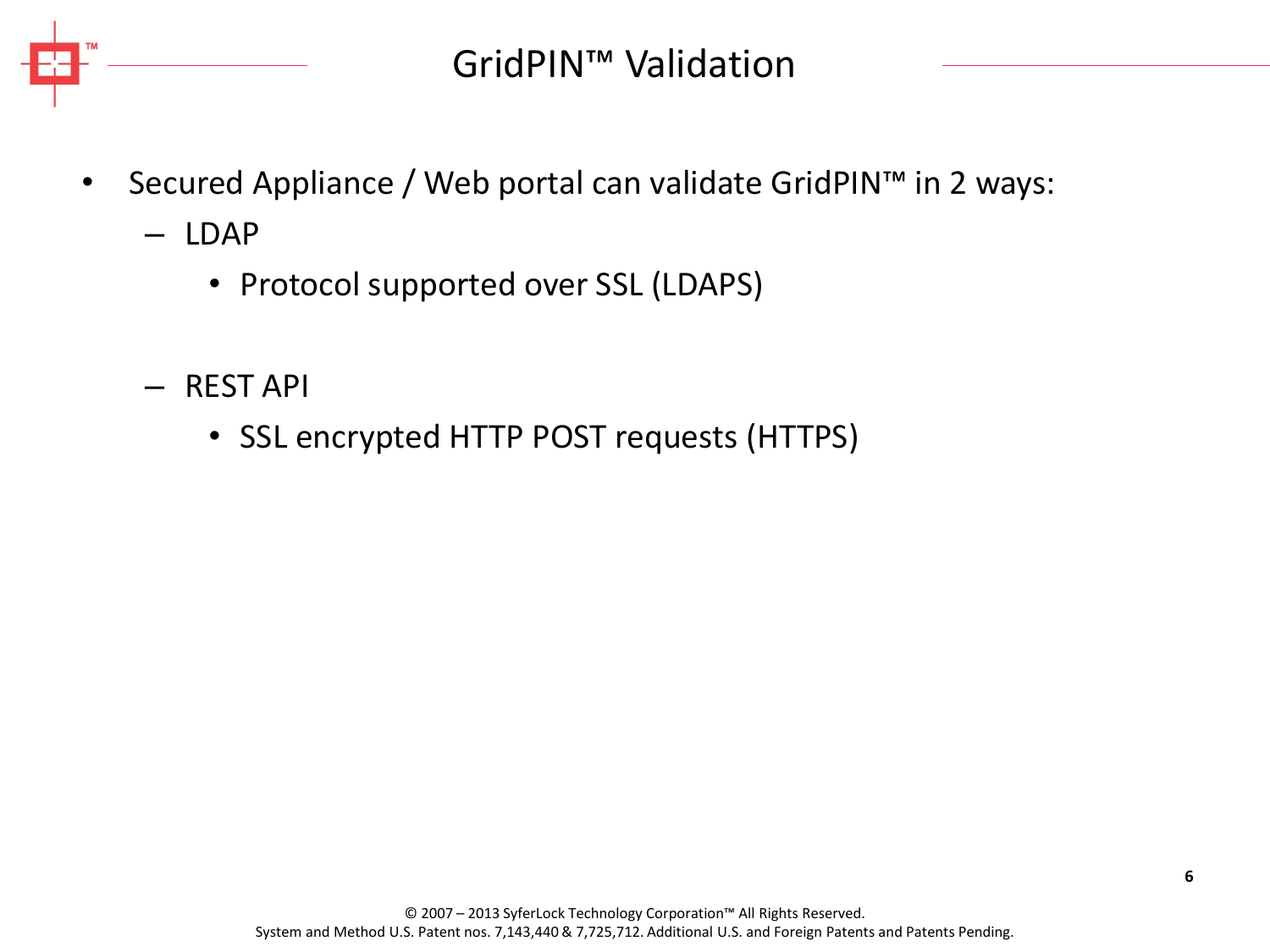#### • Two Enrollment Modes Supported

| <b>Criteria</b> | <b>Open Enrollment</b>                                                                                                                        | <b>Limited Enrollment</b>                                                                                                                            |
|-----------------|-----------------------------------------------------------------------------------------------------------------------------------------------|------------------------------------------------------------------------------------------------------------------------------------------------------|
| Who is          | Any user with a valid email                                                                                                                   | Administrator defines the                                                                                                                            |
| allowed to      | address registered to the                                                                                                                     | users within the domain who                                                                                                                          |
| register        | domain can register                                                                                                                           | are allowed to register                                                                                                                              |
| How users       | Registration is self-initiated                                                                                                                | Registration is initiated by                                                                                                                         |
| Register        | by user                                                                                                                                       | Administrator                                                                                                                                        |
| Licensing       | All users within the domain<br>will be allowed to register<br>subject to license limits; may<br>need to purchase as many<br>licenses as users | Only the named users within<br>the domain will be allowed to<br>register. Number of licenses<br>purchased can be limited to<br>number of named users |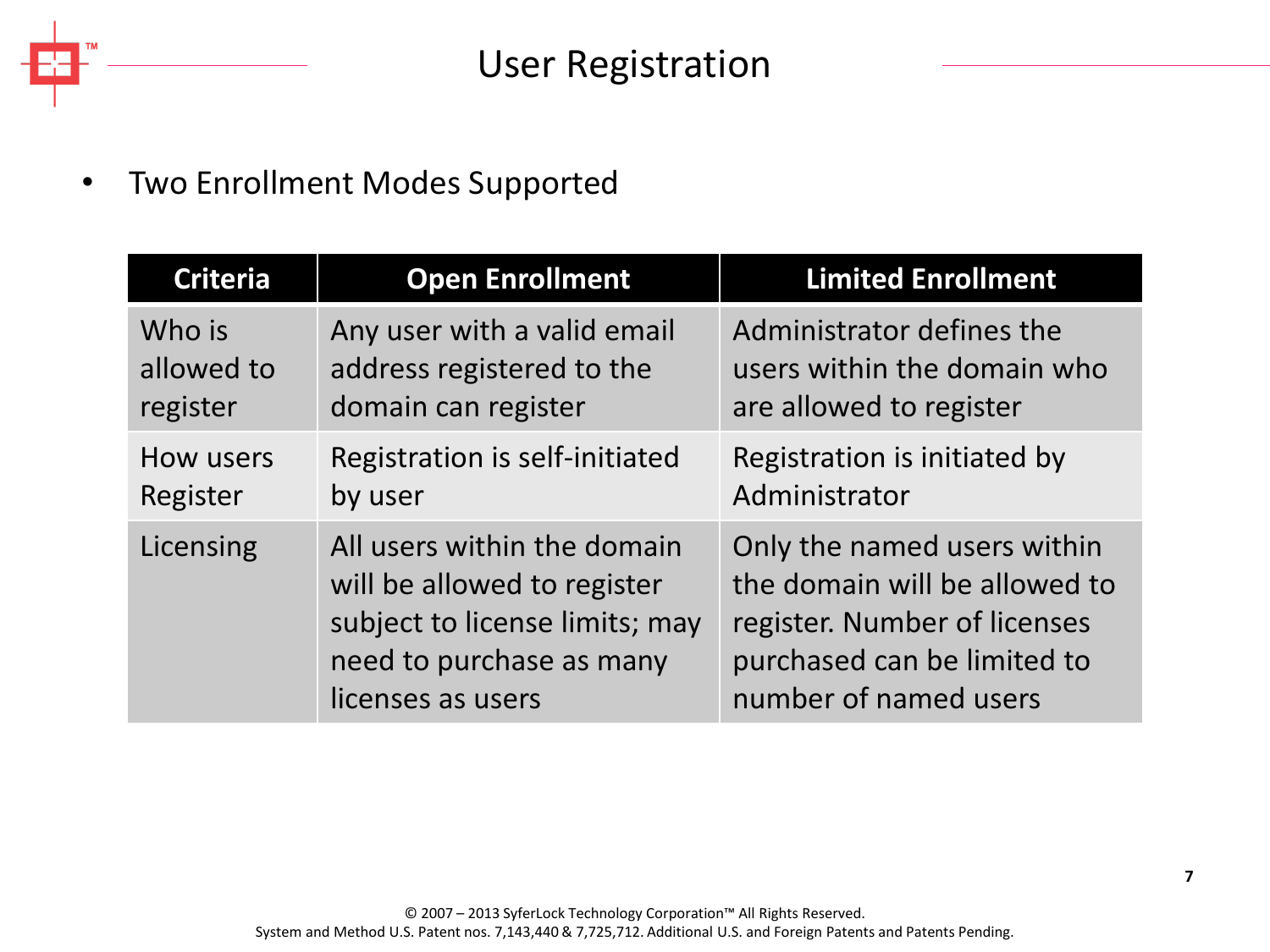

- SyferLock's Cloud Authentication Service provides:
	- Strong Authentication as a Service
	- Patented GridGuard™ Multi-factor Authentication Methodology
		- Software based; device-less one-time PIN (OTP) authentication
	- Low Total Cost of Ownership (TCO)
		- No hardware or virtual appliance to install
		- No support costs
		- No upgrade costs
		- No capital investment
		- Pay-as-you-use service (no long term commitment)
		- 24 x 7 support from SyferLock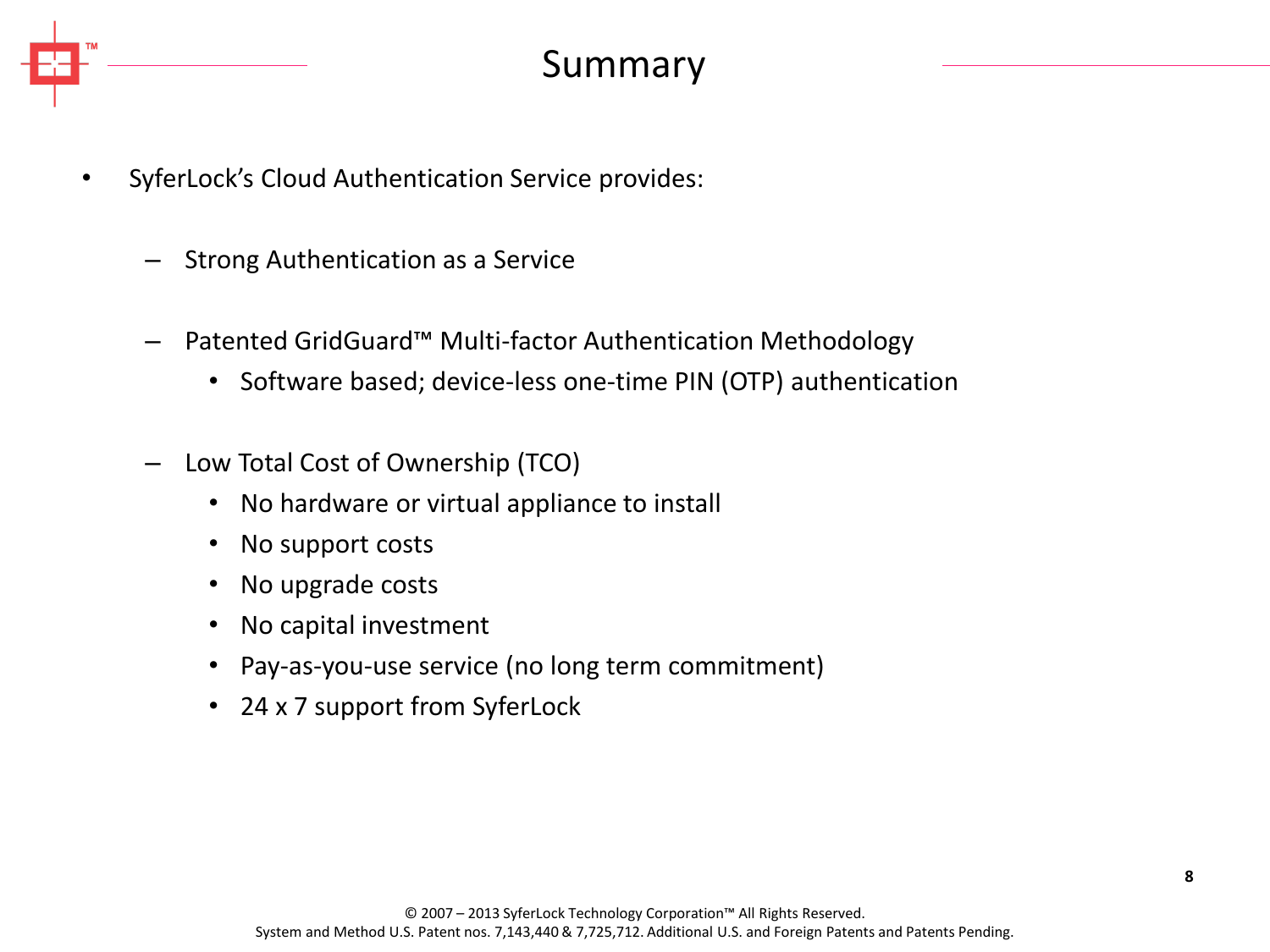Appendix

# **TECHNICAL SPECIFICATIONS**

© 2007 – 2013 SyferLock Technology Corporation™ All Rights Reserved. System and Method U.S. Patent nos. 7,143,440 & 7,725,712. Additional U.S. and Foreign Patents and Patents Pending.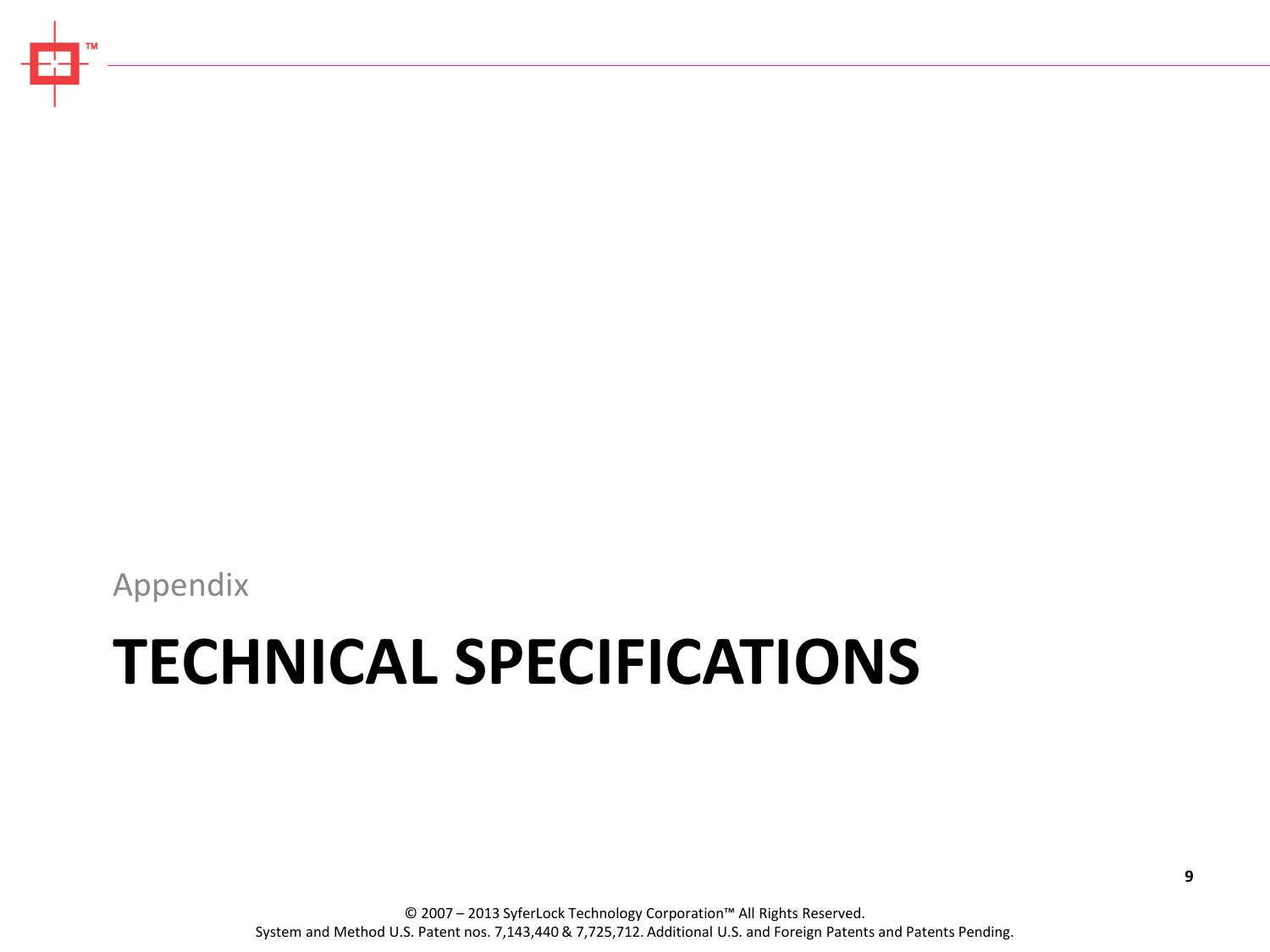# Registration - Open Enrollment



- 1. User accesses enrollment page and submits registration request with email address
- 2. System sends user an email which includes a one-time use enrollment token
- 3. User clicks on link in email to confirm ownership of email address
- 4. System prompts user to select PIN and target corner
- 5. User selects PIN and target corner
- 6. Registration is complete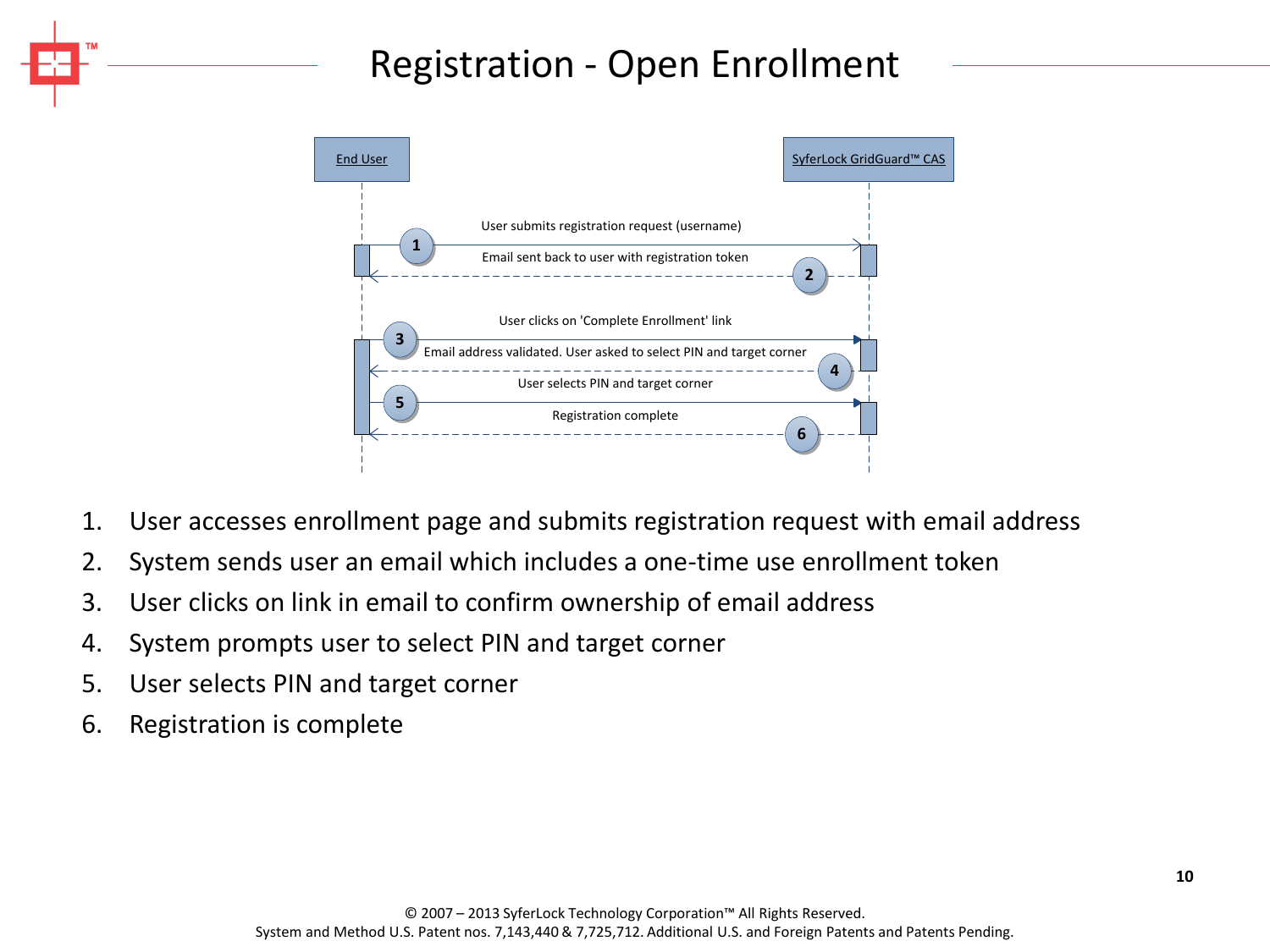# Registration – Limited Enrollment



- 1. Administrator creates an account for the user
- 2. System sends user an email which includes a one-time use enrollment token
- 3. User clicks on link in email to confirm ownership of email address
- 4. System prompts user to select PIN and target corner
- 5. User selects PIN and target corner
- 6. Registration is complete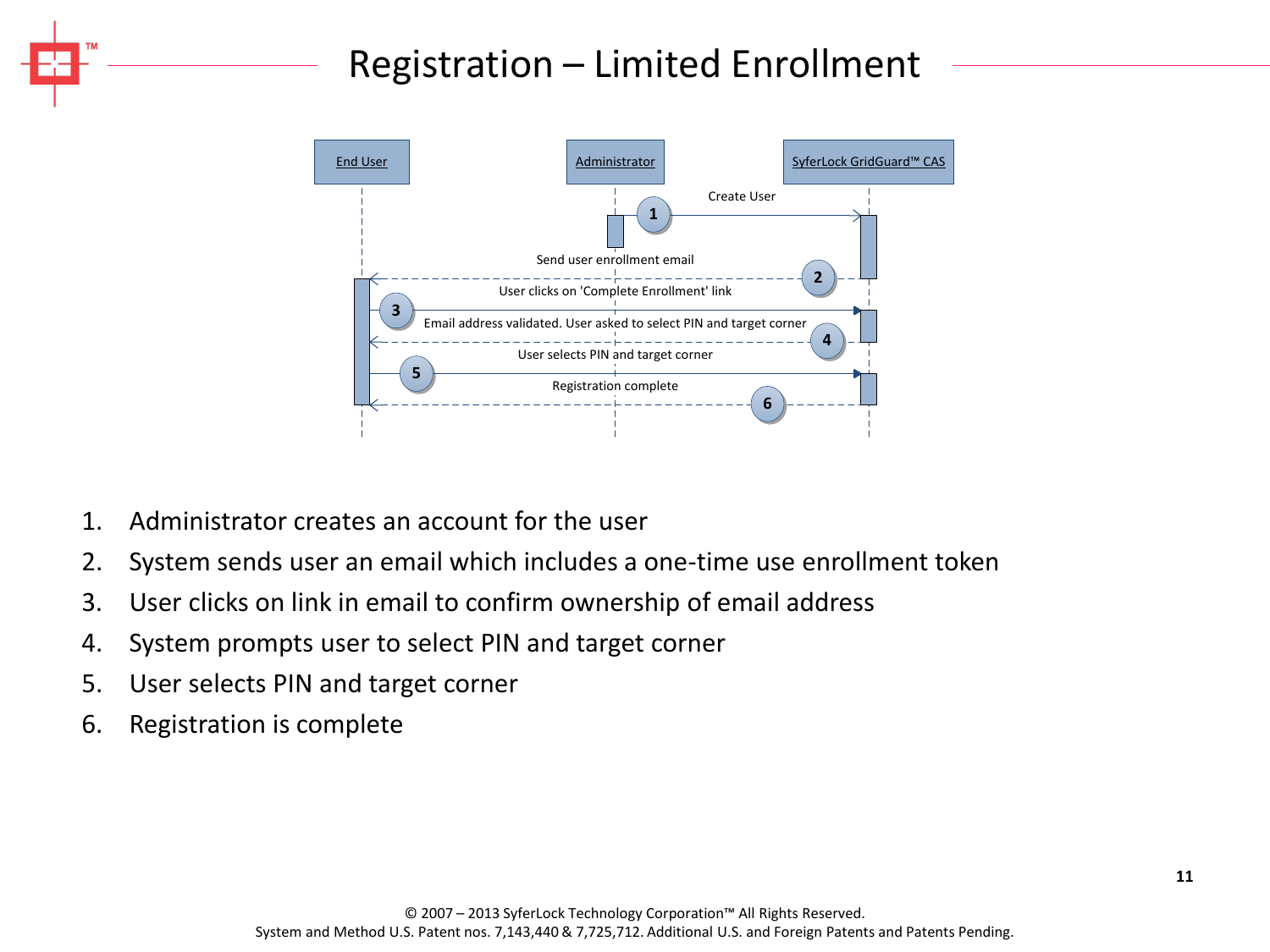# SyferLock CAS Portal

|                                              | <b>SyferLock Cloud Authentication Service</b>                                                                                                           |
|----------------------------------------------|---------------------------------------------------------------------------------------------------------------------------------------------------------|
| powered by GridGuard™                        |                                                                                                                                                         |
|                                              |                                                                                                                                                         |
| <b>General Information</b>                   | <b>Help / Contact Us</b>                                                                                                                                |
|                                              | Welcome to the SyferLock Cloud Authentication Service                                                                                                   |
|                                              | SyferLock's Cloud Authentication Service delivers an enhanced multi-factor authentication solution utilizing patented one-time PINs (OTPs).             |
|                                              | It is a software-based, device-less service that provides a simple, more secure way to access information, no matter where the user is logging in from. |
|                                              |                                                                                                                                                         |
| Choose from one of the options listed below: |                                                                                                                                                         |
| <b>Register</b>                              | first time users who would like to register to use the system                                                                                           |
| <b>Reset Account</b><br>$\sim$               | if you have previously registered but have either forgotten your credentials or would like to reset your account                                        |
|                                              |                                                                                                                                                         |
| <b>Support Login</b>                         | for previously registered Help Desk users and Administrators to login                                                                                   |
|                                              |                                                                                                                                                         |

- CAS Portal
	- Allows first time users to register (Available only if the account has been setup for open enrollment)
	- Allows current users to reset their credentials
	- Allows Help Desk & Administrators to manage SyferLock CAS account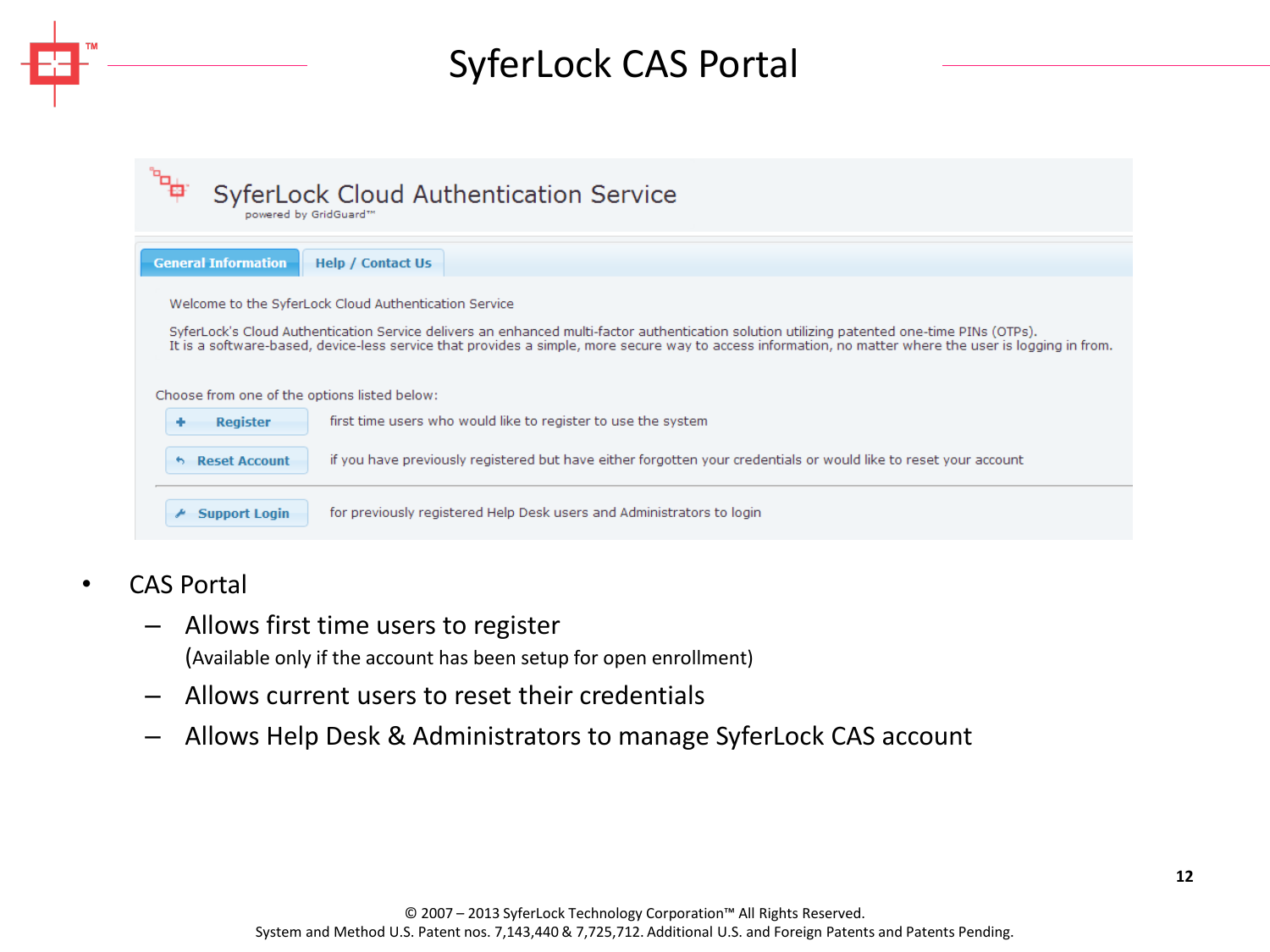New User Registration

• Open Enrollment - User self-registers by providing email address

| <b>New User Registration</b> |                                                                                                          |                |
|------------------------------|----------------------------------------------------------------------------------------------------------|----------------|
|                              | To register your account with the SyferLock Cloud Authentication Service, follow the instructions below: |                |
| e-mail address               |                                                                                                          |                |
| Confirm e-mail address       |                                                                                                          |                |
| Security Code                |                                                                                                          | $\Phi$ Refresh |
|                              | <b>Ø Cancel Registration</b><br><b>* Register</b>                                                        |                |
|                              |                                                                                                          |                |

• Limited Enrollment – Administrator specifies list of users

|                 | New e-mail addresses to be added (type one e-mail address per line):                       |
|-----------------|--------------------------------------------------------------------------------------------|
|                 |                                                                                            |
|                 |                                                                                            |
|                 |                                                                                            |
| + Add New Users |                                                                                            |
|                 |                                                                                            |
| <b>OR</b>       |                                                                                            |
|                 | Upload simple text file containing list of e-mail addresses (one e-mail address per line): |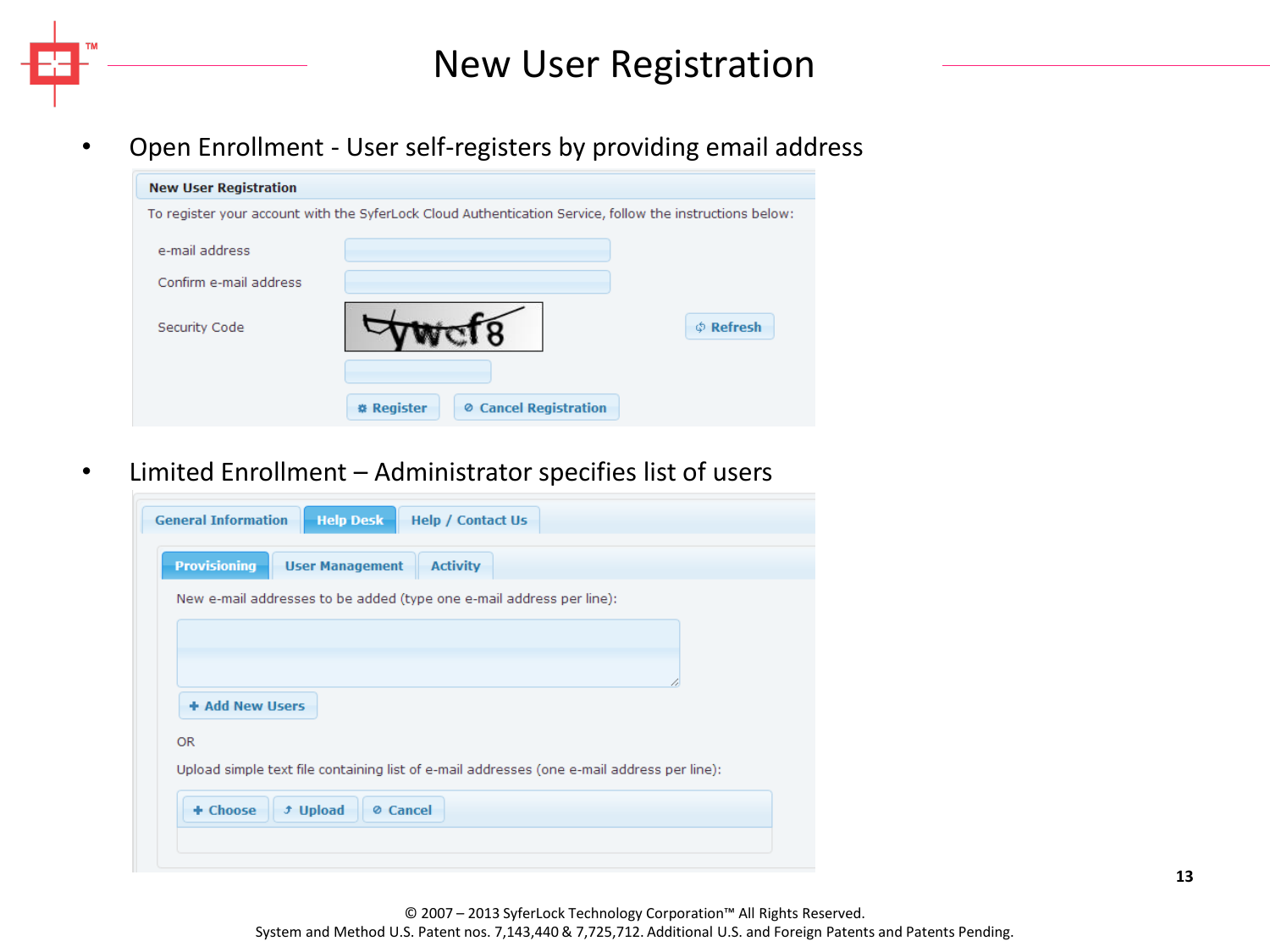New User Registration

• User sent an email to continue enrollment process. User clicks on 'Complete Enrollment'

|                            | SyferLock Cloud Authentication Service Enrollment                                                                   | Inbox x                                                           | e<br>$\overline{z}$ |
|----------------------------|---------------------------------------------------------------------------------------------------------------------|-------------------------------------------------------------------|---------------------|
|                            |                                                                                                                     |                                                                   |                     |
|                            | <b>SyferLock Cloud Authentication Service</b>                                                                       |                                                                   |                     |
|                            | Click the link below to complete the SyferLock Cloud Authentication Service enrollment process.                     |                                                                   |                     |
| <b>Complete Enrollment</b> |                                                                                                                     |                                                                   |                     |
|                            | Or copy and paste this URL into your browser:<br>https://ggva.staging.local/user/register.jsf?email=                | &realm=staging-2form-cloud&token=03626941598192902736049790293189 |                     |
|                            | For questions about this e-mail or the SyferLock Cloud Authentication Service, please contact support@syferlock.com |                                                                   |                     |
|                            |                                                                                                                     | http://www.syferlock.com                                          |                     |

• User account ownership verified. User clicks on 'Continue Registration'

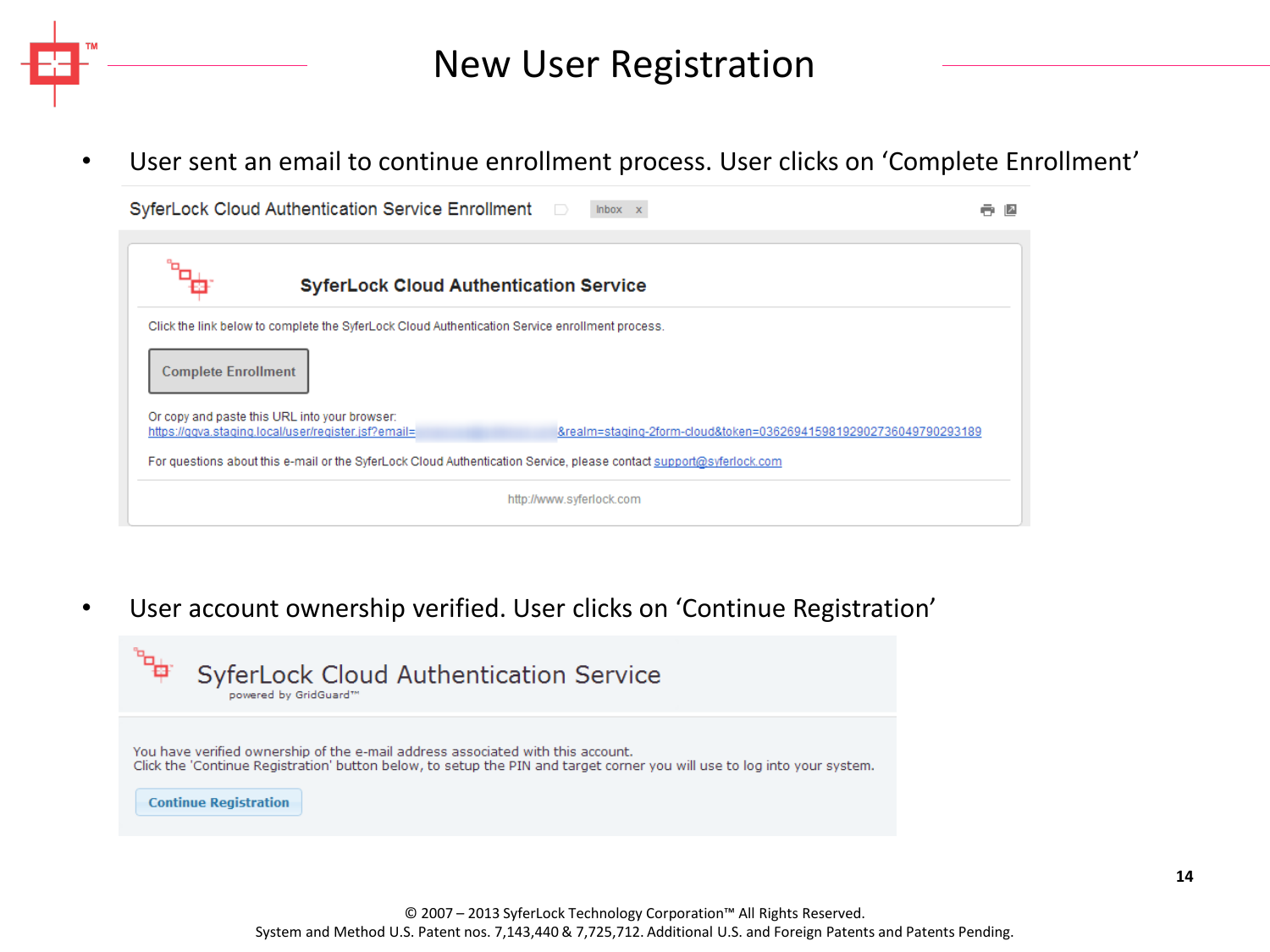# New User Registration (Open Enrollment)

• User selects PIN and target corner

| Define a PIN                                                                                                                                                                                      |                                                                                                                                                                       |
|---------------------------------------------------------------------------------------------------------------------------------------------------------------------------------------------------|-----------------------------------------------------------------------------------------------------------------------------------------------------------------------|
| <b>Step 1:</b> Define and confirm the Personal Identification Number (PIN) that you will use when using the<br>GridGuard system.<br>Fnter new PIN:<br>Confirm new PIN:<br>Show Password/PIN Rules |                                                                                                                                                                       |
| <b>Select Target Position</b>                                                                                                                                                                     |                                                                                                                                                                       |
|                                                                                                                                                                                                   |                                                                                                                                                                       |
| <b>Step 2:</b> Select a position to set your PIN target<br>position. This is the position you will<br>reference each time you login.                                                              | Top<br>Center<br><b>Top Right</b><br>Top Left<br>Middle Left<br>Middle Right<br>5.<br>$\circ$<br><b>Bottom Right</b><br><b>Bottom Left</b><br><b>Bottom</b><br>Center |
| Save                                                                                                                                                                                              | Cancel                                                                                                                                                                |

• Registration Complete !!

| <b>Successfully Completed</b>                                                                                                                            |
|----------------------------------------------------------------------------------------------------------------------------------------------------------|
| You have successfully registered and will be directed to the login screen<br>where you will be able to use the GridGuard enhanced authentication system. |
|                                                                                                                                                          |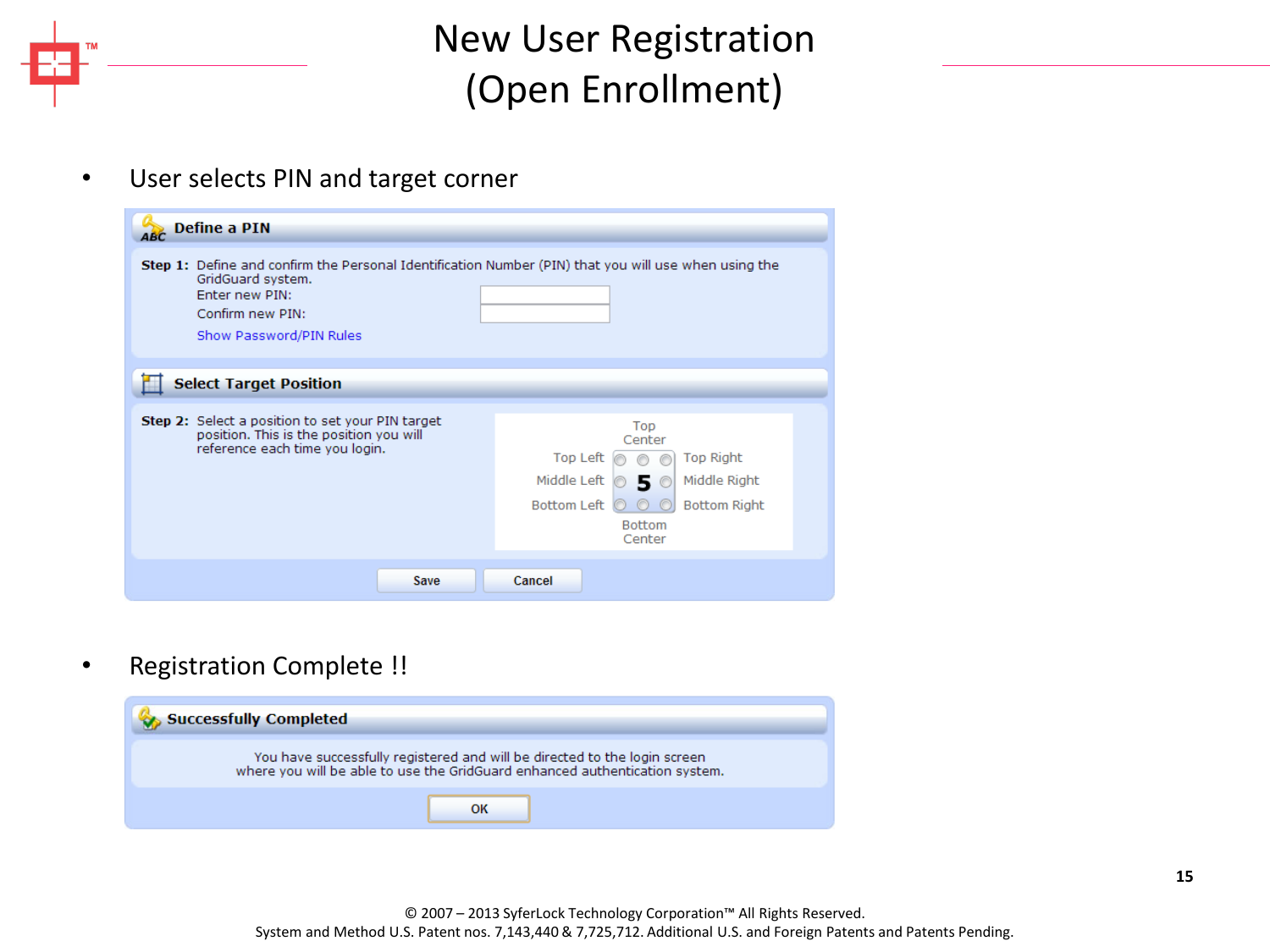Help Desk Portal

- User Provisioning in two ways
	- Typing a list of users
	- Uploading a file containing a list of valid email addresses

| <b>Provisioning</b>                                                  | <b>User Management</b>      | <b>Activity</b>                                                                            |  |  |  |
|----------------------------------------------------------------------|-----------------------------|--------------------------------------------------------------------------------------------|--|--|--|
| New e-mail addresses to be added (type one e-mail address per line): |                             |                                                                                            |  |  |  |
|                                                                      |                             |                                                                                            |  |  |  |
|                                                                      |                             |                                                                                            |  |  |  |
| + Add New Users                                                      |                             |                                                                                            |  |  |  |
| <b>OR</b>                                                            |                             |                                                                                            |  |  |  |
|                                                                      |                             | Upload simple text file containing list of e-mail addresses (one e-mail address per line): |  |  |  |
| + Choose                                                             | <b>J</b> Upload<br>⊘ Cancel |                                                                                            |  |  |  |
|                                                                      |                             |                                                                                            |  |  |  |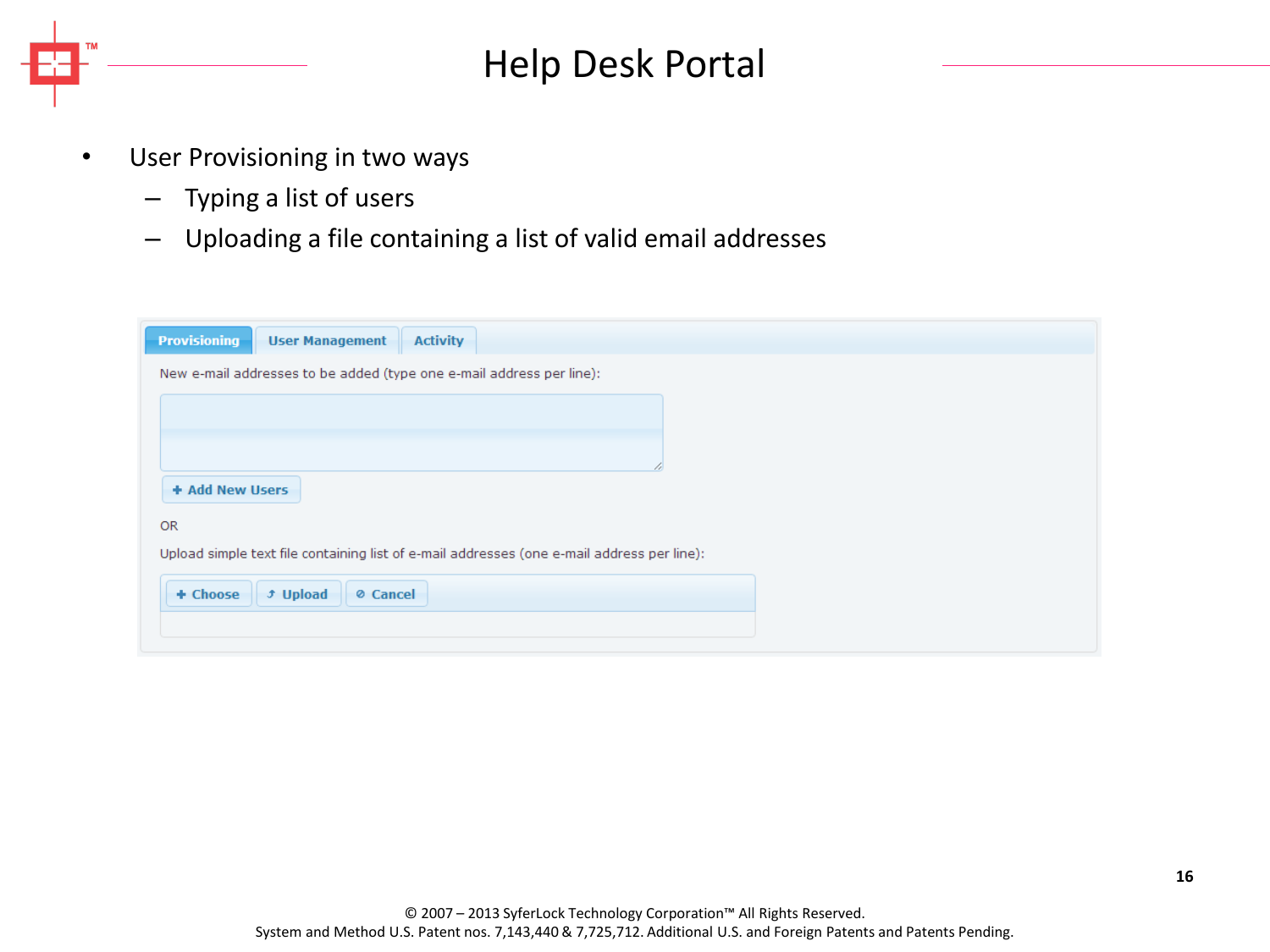

# Help Desk Portal

- User Management
	- View / Search list of registered users
	- Reset & Delete users
	- Export list of registers users as an Excel spreadsheet

|                                                                                                                                                              | <b>User List</b>                                                                              |                |            |                            |                         |                         |                     |                   |
|--------------------------------------------------------------------------------------------------------------------------------------------------------------|-----------------------------------------------------------------------------------------------|----------------|------------|----------------------------|-------------------------|-------------------------|---------------------|-------------------|
| $1 - 10$ of 13<br>10<br>$\vert \cdot \vert$<br>$\overline{2}$<br>$\mathbf{1}$<br>$\mathbb{H}^2$ .<br>$\blacktriangleright$<br>$\blacktriangleright$ (<br>$<$ |                                                                                               |                |            |                            |                         |                         |                     |                   |
| ⊟                                                                                                                                                            | ÷.                                                                                            | e-mail address | ≎          | <b>Status</b>              | <b>Role</b><br>٠        | <b>Last Action</b><br>≎ | <b>Time</b>         | <b>IP Address</b> |
| ۰                                                                                                                                                            |                                                                                               |                |            | Registration Initiated     | User                    | Admin Initiated Reset   | 12/3/12 11:28:32 AM | 10.1.3.17         |
| ۰                                                                                                                                                            |                                                                                               |                |            | Registration/Reset Pending | <b>User</b>             |                         |                     |                   |
|                                                                                                                                                              |                                                                                               |                | Registered |                            | Help Desk               | Logged into SelfService | 12/3/12 1:16:35 PM  | 10.1.3.17         |
|                                                                                                                                                              |                                                                                               |                | Registered |                            | User                    | Logged In               | 9/26/12 10:19:28 AM | 10.1.3.35         |
|                                                                                                                                                              |                                                                                               |                |            | Registration Initiated     | User                    |                         |                     |                   |
|                                                                                                                                                              |                                                                                               |                | Registered |                            | Help Desk               | Logged into SelfService | 10/10/12 2:38:57 PM | 10.1.3.2          |
| E                                                                                                                                                            |                                                                                               |                |            | Registration/Reset Pending | User                    |                         |                     |                   |
|                                                                                                                                                              | $\overline{2}$<br>$1 - 10$ of 13<br>10<br><b>Iv</b><br>-1<br><b>BS</b><br>$1 - 1$<br><b>H</b> |                |            |                            |                         |                         |                     |                   |
|                                                                                                                                                              |                                                                                               |                |            | <b>¢</b> Refresh List      | <b>6 Reset Selected</b> | 而 Delete Selected       |                     |                   |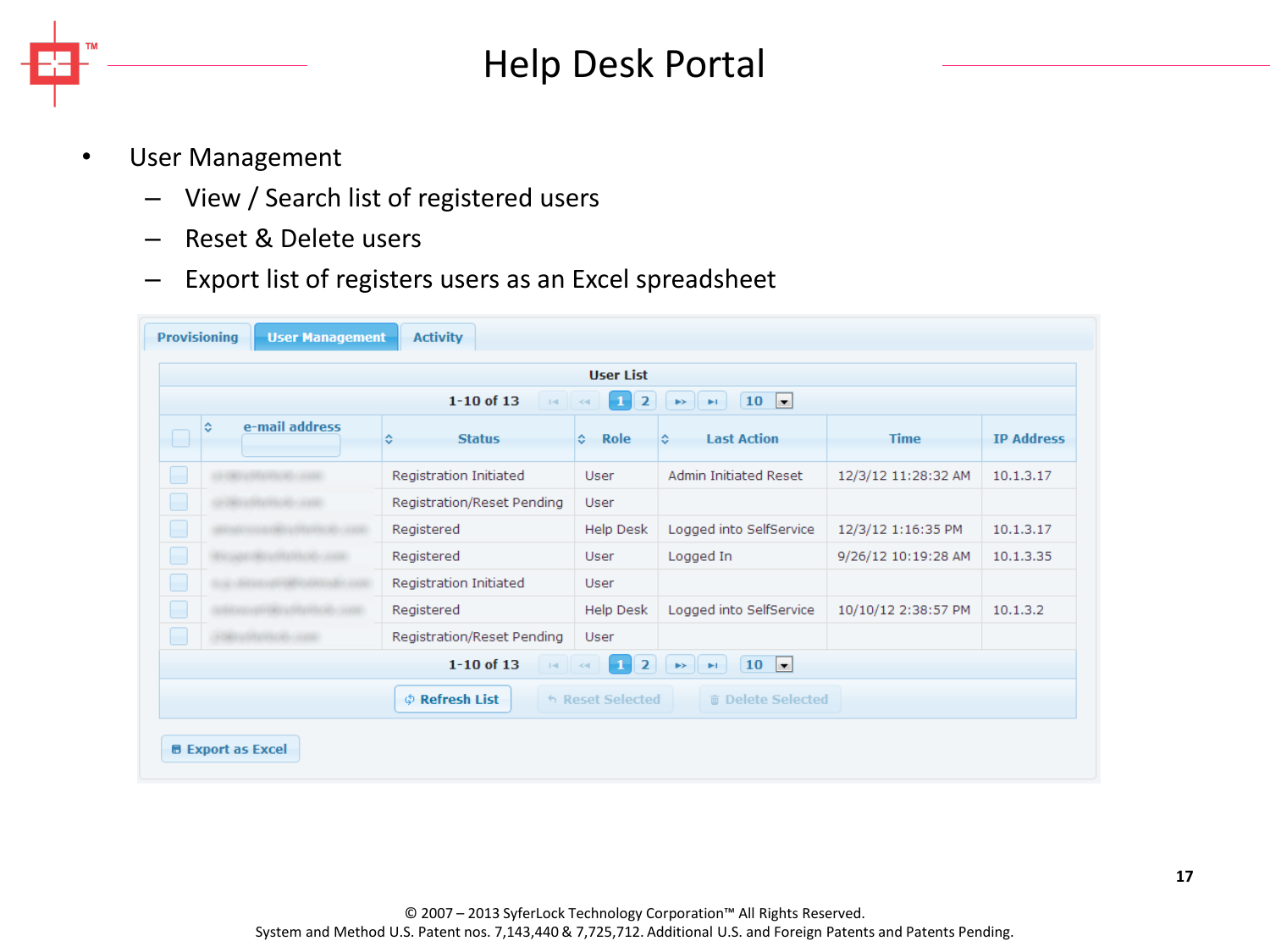

# Help Desk Portal

- User Activity
	- View detailed activity reports for all users
	- Filters to search by user e-mail address
	- Export data to Excel spreadsheet

| $1 - 10$ of $111$   | 2 3 4 5 6 7 8 9 10<br>$\vert$ 1 $\vert$<br>$14$ $-4$ | $\blacktriangleright$ $\blacktriangleright$ $\blacktriangleright$ $\blacktriangleright$ $\blacktriangleright$ | 10<br>$\vert \mathbf{r} \vert$ |
|---------------------|------------------------------------------------------|---------------------------------------------------------------------------------------------------------------|--------------------------------|
| e-mail address<br>٠ | <b>Time</b><br>٥                                     | <b>Action</b><br>≎<br>All<br>le.                                                                              | ☆ IP Address                   |
|                     | 12/3/12 1:16:35 PM                                   | Logged into SelfService                                                                                       | 10.1.3.17                      |
|                     | 12/3/12 12:36:59 PM                                  | New User Registration                                                                                         | 10.1.3.17                      |
|                     | 12/3/12 11:35:41 AM                                  | Logged into SelfService                                                                                       | 10.1.3.17                      |
|                     | 12/3/12 11:28:32 AM                                  | Admin Initiated Reset                                                                                         | 10.1.3.17                      |
|                     | 12/3/12 11:28:04 AM                                  | Logged into SelfService                                                                                       | 10.1.3.17                      |
|                     | 10/5/12 1:23:06 PM                                   | New User Registration                                                                                         | 10.1.3.12                      |
| $1 - 10$ of $111$   | $2$ 3 4 5 6 7 8 9 10<br>$14$ $-4$<br>æ               | <b>EXICUTE</b>                                                                                                | 10<br>$\vert \mathbf{r} \vert$ |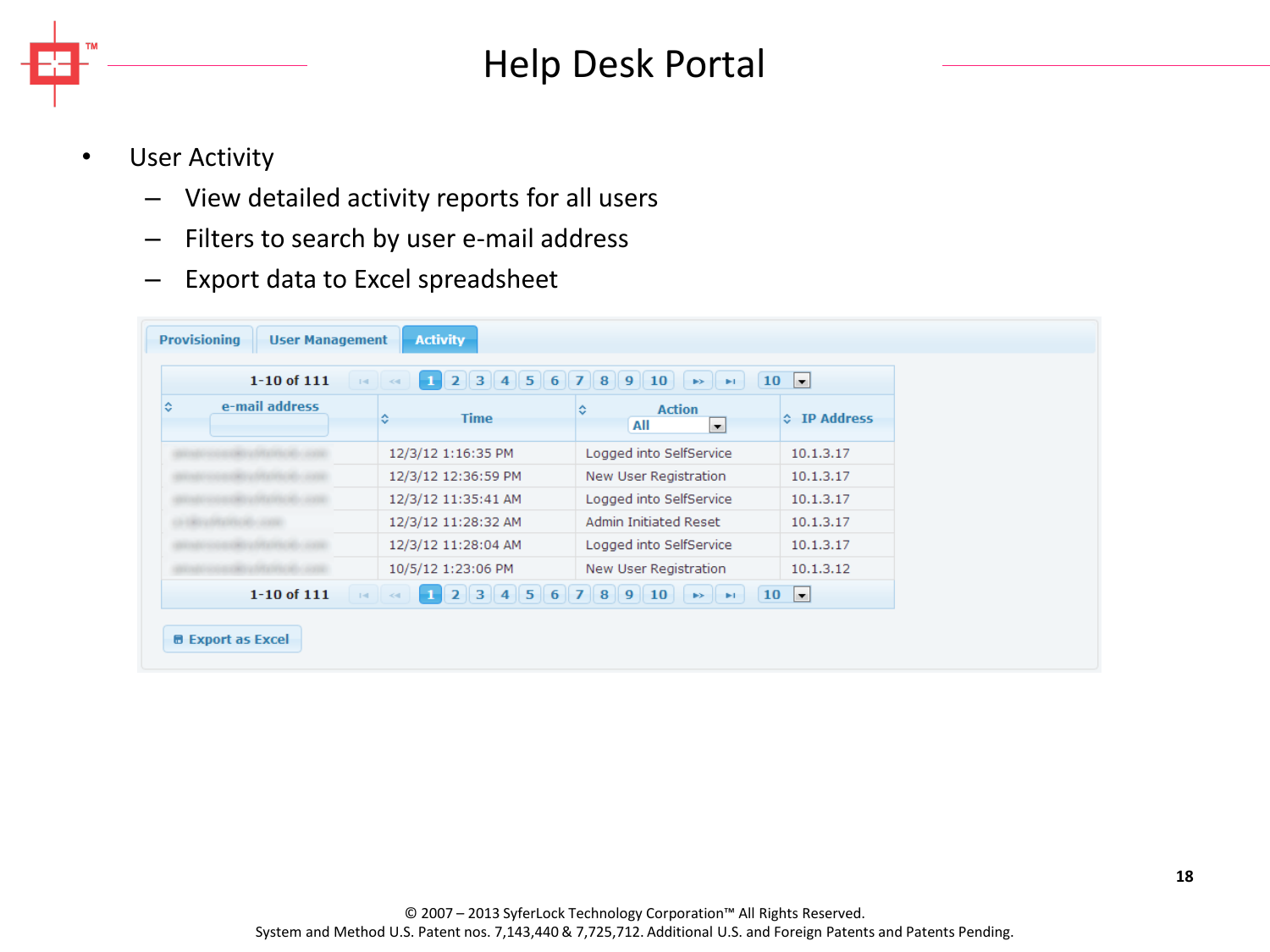

#### Sample Juniper SSL VPN Configuration Setup Authentication Server

• Create an Authentication Server using the settings shown below:

Admin DN, Password and Base DN (highlighted in yellow) will be specific to your account and provided to you by SyferLock

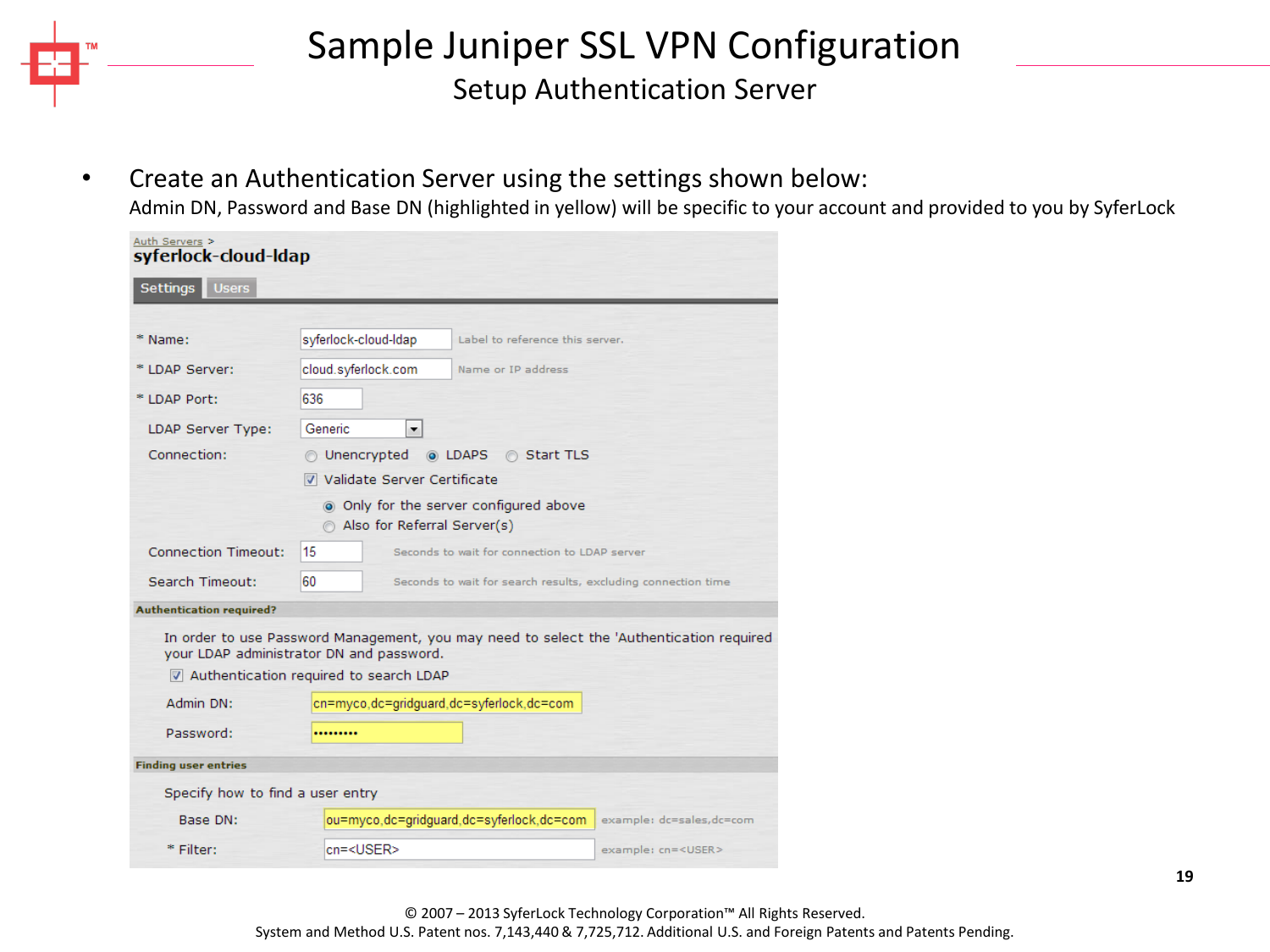### Sample Juniper SSL VPN Configuration Setup User Realm & Sign-In Page

• Configure User Realm to use SyferLock Cloud Authentication Server (syferLock-cloud-ldap) as the 'Additional Authentication Server'

| $\vee$ Additional authentication server |                                                                                                                                                                                                                                          |
|-----------------------------------------|------------------------------------------------------------------------------------------------------------------------------------------------------------------------------------------------------------------------------------------|
|                                         | You can specify an additional authentication server for single sign-on (SSO) purposes. The additional credentials<br>labels for these inputs are specified by the sign-in page), or they can be pre-defined below, in which case the use |
| Authentication #2:                      | syferlock-cloud-Idap<br>▼                                                                                                                                                                                                                |
| Username is:                            | ◯ specified by user on sign-in page                                                                                                                                                                                                      |
|                                         | o predefined as: < USER>                                                                                                                                                                                                                 |
| Password is:                            | specified by user on sign-in page                                                                                                                                                                                                        |
|                                         | predefined as: <password></password>                                                                                                                                                                                                     |
|                                         | T End session if authentication against this server fails                                                                                                                                                                                |

- Import provided template file to create a custom sign-in page
- Create a sign-in URL to access the User Realm using the custom sign-in page
- Manage your account by logging in as an administrator at https://cloud.syferlock.com
- That's it !!!